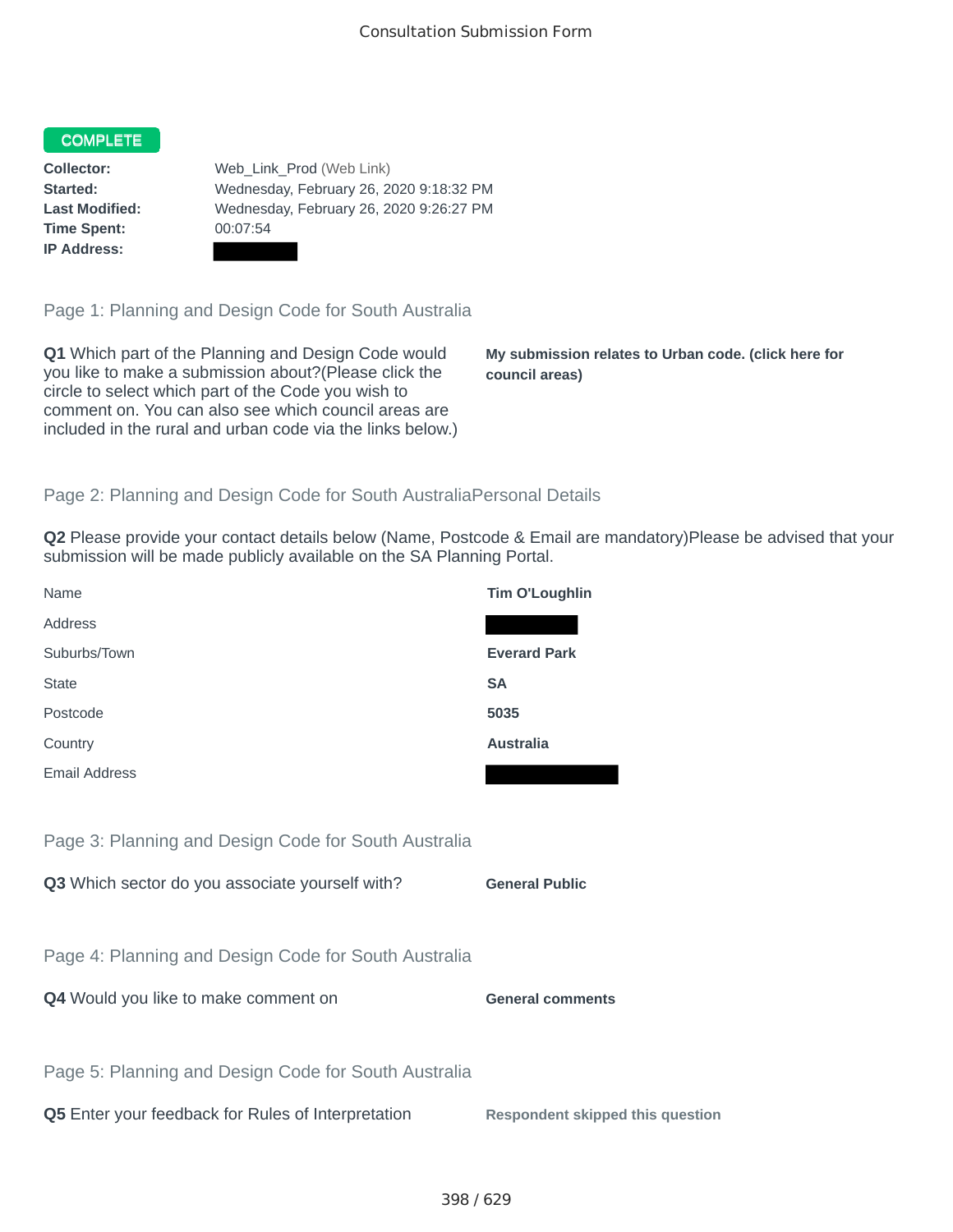## Consultation Submission Form

| Q6 Enter your feedback for Referrals                                                                            | <b>Respondent skipped this question</b> |
|-----------------------------------------------------------------------------------------------------------------|-----------------------------------------|
| <b>Q7</b> Enter your feedback for Mapping                                                                       | <b>Respondent skipped this question</b> |
| Q8 Enter your feedback for Table of Amendments                                                                  | <b>Respondent skipped this question</b> |
| Page 6: Planning and Design Code for South Australia                                                            |                                         |
| Q9 Please enter your feedback for overlaysclick next at<br>the bottom of the page for next topic                | <b>Respondent skipped this question</b> |
| Page 7: Planning and Design Code for South Australia                                                            |                                         |
| Q10 Please enter your feedback for zones and<br>subzonesclick next at the bottom of the page for next<br>topic  | <b>Respondent skipped this question</b> |
|                                                                                                                 |                                         |
| Page 8: Planning and Design Code for South Australia                                                            |                                         |
| Q11 Please enter your feedback for general policyclick<br>next at the bottom of the page for next topic         | <b>Respondent skipped this question</b> |
| Page 9: Planning and Design Code for South Australia                                                            |                                         |
| Q12 Please enter your feedback for Land use<br>Definitionclick next at the bottom of the page for next<br>topic | <b>Respondent skipped this question</b> |
| Page 10: Planning and Design Code for South Australia                                                           |                                         |
| Q13 Please enter your feedback for Admin<br>Definitionsclick next at the bottom of the page for next<br>topic   | <b>Respondent skipped this question</b> |

Page 11: Planning and Design Code for South Australia

## **Q14** Please enter your general feedback here

I wish to submit to the Planning Code Committee that the new code includes a section that allows, with certain conditions (health and safety), the permanent occupation as primary place of residence a Tiny House on Wheels (THOW) parked on private land, both rural and urban in South Australia. Thankyou for your considerations. Tim O'Loughlin 26th Feb, 2020